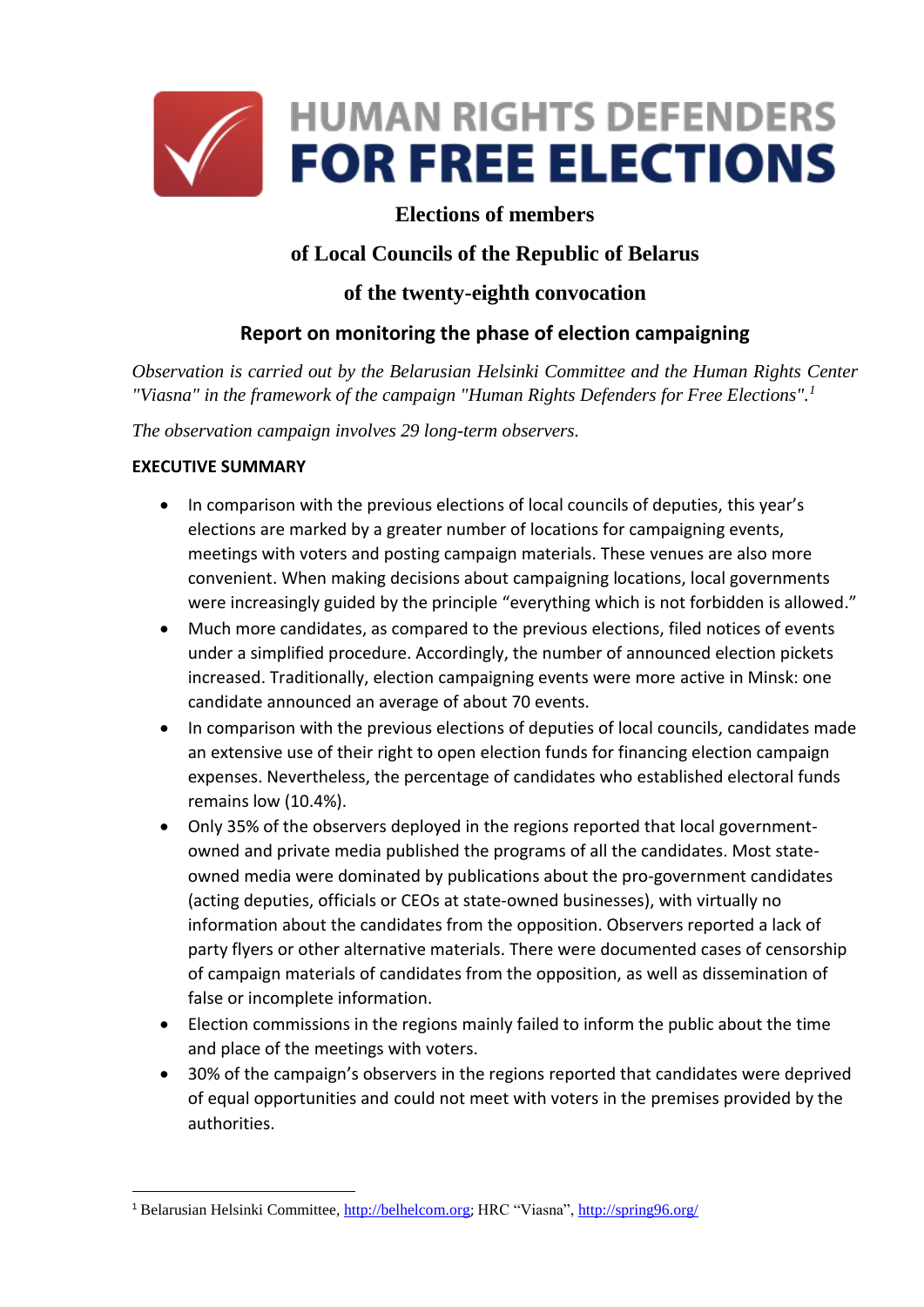- As during previous election campaigns, administrative resources were extensively used in favor of pro-government candidates. They mainly campaigned at meetings with voters in the assembly halls of government-owned businesses. Voter participation in these meetings was secured by the administrations of these businesses.
- Administrative resources were actively used by current deputies taking part in official events. This created unequal conditions for other candidates. The district election commissions justified the practice by arguing that the deputies were engaged in their direct activities.
- There were no significant barriers to electoral pickets; however, there were elements of pressure at the pickets of opposition figures.

### **I. LEGAL FRAMEWORK**

The legal framework for election campaigning is provided by Articles 45-47 of the Electoral Code.

Article 45 provides citizens, political parties, public associations, labor collectives, authorized representatives of candidates, as well as nomination groups with the right to free and full discussion of election programs of candidates, their political and personal qualities, the right to campaign for or against a candidate during outdoor events, in the media, as well as during meetings with voters.

According to Part 7 of Article 45, the local authorities in coordination with the corresponding election commissions shall determine the facilities for meetings with candidates and election meetings organized by the voters. Candidates have the right at the expense of their own election funds to rent buildings and premises for meetings with voters. Buildings and facilities for this purpose are available on an equal footing.

Local authorities in agreement with the election commissions shall determine locations in the premises of polling places that are most frequented by citizens and are most suitable for printed campaign materials. Placement of printed campaign materials in other places is allowed with the permission of the head of the organization. If the head of the organization allowed the placement of printed campaign material by one candidate, he or she has no right to deny another candidate the right to place their printed campaign material under the same conditions (Part 13, Art. 45 of the Code).

Article 45.1 provides for arranging election campaigning events by candidates and their proxies in a simplified manner. Local authorities in coordination with the corresponding election commissions shall determine places where the candidates and their proxies may hold public events. In order to arrange a mass event in a simplified manner, a candidate for deputy or an authorized representative of the candidate shall give notice no later than two days prior to the date of the event to the local authority in whose territory its conduct is planned.

Another type of election campaigning is the use of the media. Article 46 provides that candidates, political parties and other public associations, labor collectives, citizens who have nominated their candidates, from the moment of registration of candidates shall use the stateowned media on an equal footing. Information materials about the candidates disseminated in the media should be unbiased and accurate. They should not give preference to individual candidates.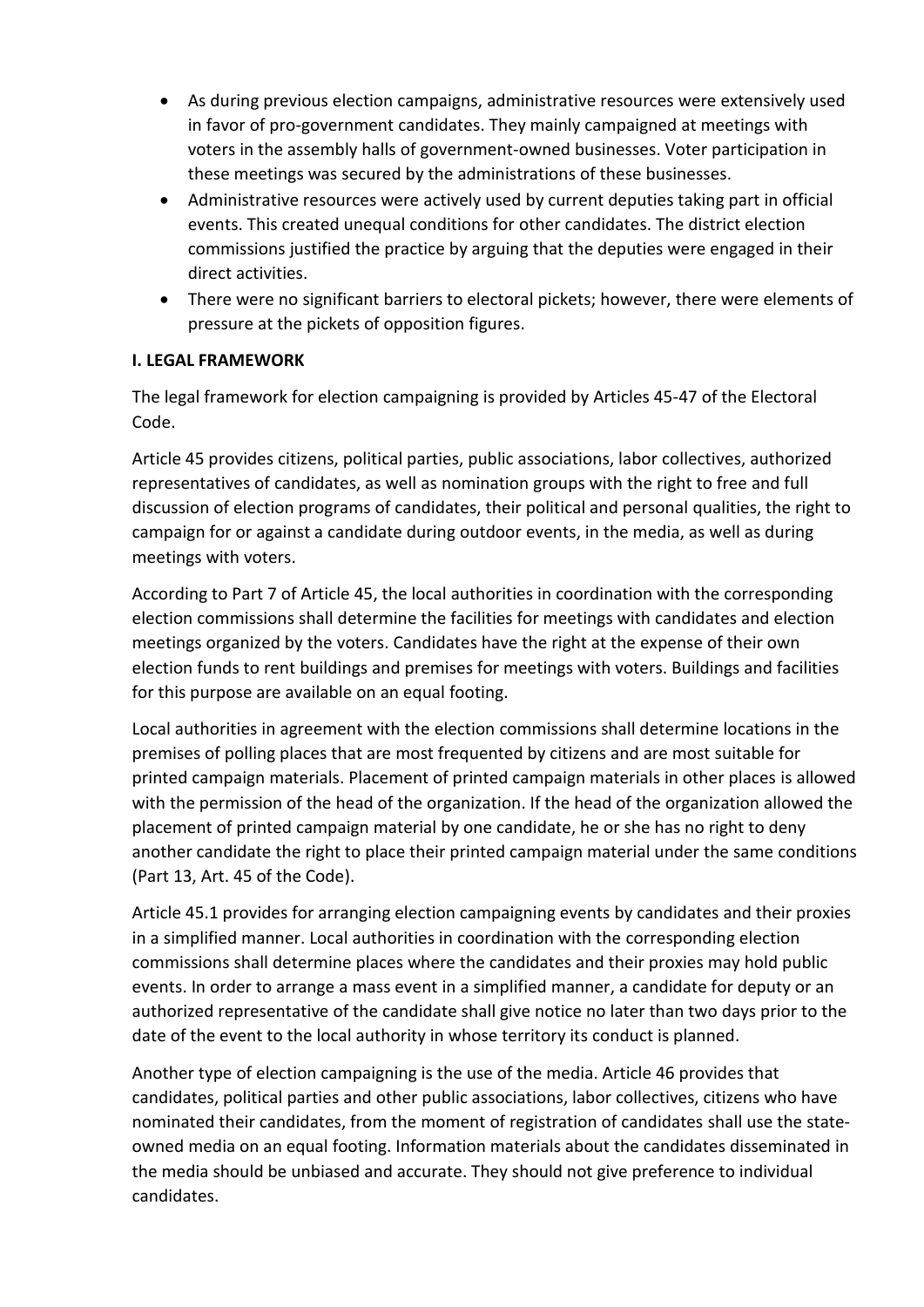The procedure for the use of public media by candidates for deputies of local councils of the 28th convocation is regulated by the CEC's decision No. 46 of December 12, 2017. According to the decision, airtime for speeches on the radio was available on weekdays in the period from January 22 to February 12, 2018. The airtime was limited to three minutes. The order of broadcasts was determined by a draw. Campaign speeches of candidates were broadcast in recorded form.

Article 47 prohibits calls that are aimed to encourage or promote to disrupt, cancel or delay the elections. These calls are on a par with war propaganda, appeals to violent change of the constitutional system, and violations of the territorial integrity of the Republic of Belarus. Earlier, calls for a boycott of the elections were a form of election campaigning provided by the Electoral Code, and were banned only on Election Day. This provision was introduced in the Code in 2013.

## *Financing of election campaigning*

In 2013, significant changes affected the rules of using government funds for campaigning. The budget is only used by the election commissions to manufacture common posters with biographical information and information materials about the candidates mailed to the voters. According to Part 3, Art. 13 of the Code, the amount of information about each candidate in these materials should be approximately the same. Not later than on the fourth day after the registration of candidates, the district and territorial election commission shall send messages about candidates' registration for publication in the press. These messages shall indicate each candidate's name, date of birth, position (occupation), place of employment and residence, party membership, as well as information on income and property to the extent determined by the Central Election Commission. If a candidate for deputies previously had a criminal record, information about it is also indicated (Part 14, Art. 68 of the Code).

The precinct election commissions shall mail information about the candidates to the voters.

Candidates for deputies of local councils have an opportunity (through their own election funds) to rent premises for meetings with voters (Part 8, Art. 45 of the Code) and to manufacture campaigning products.

According to the updated version of Art. 48.1 of the Electoral Code, the right to create election funds to finance the election campaign expenses is vested to candidates of all levels. The maximum amount of all expenditures from the electoral fund of a candidate for deputy of the regional and Minsk city councils of deputies may not exceed 30 basic units, a candidate for deputy of the district, city (cities of regional and district subordination), settlement or rural councils of deputies — 10 basic units. The Code also defines the limitations of voluntary donations of citizens and legal entities to the funds of candidates to local councils (respectively 2 and 5 basic units). The Code has not settled the question of the transparency of the election funds of candidates for observers.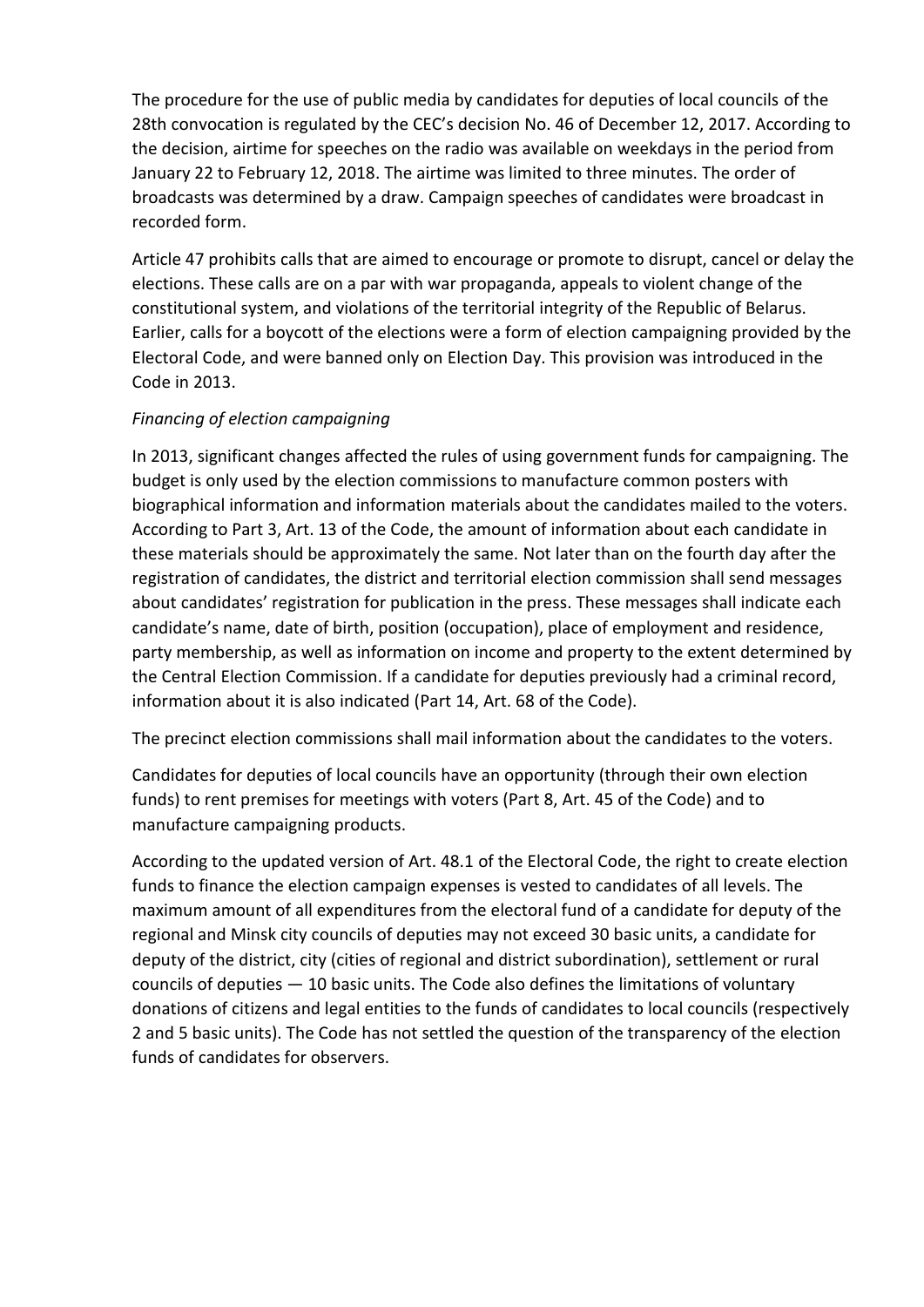#### **II. ELECTION CAMPAIGNING**

In accordance with the Electoral Schedule, election campaigning lasted from the day of registration of candidates until February 17, 2018 inclusive.

This year's campaign was less active in comparison with the previous elections to the local councils, in spite of the more favorable conditions for campaigning. In particular, in comparison with the previous elections to local councils, there were more places for holding mass events with the purpose of election campaigning. Moreover, these locations are more convenient than those determined during previous campaigns. Many executive committees were guided by the principle "everything which is not forbidden is allowed", when deciding on the list of authorized campaigning locations. The same applies to the premises for meetings with voters, and places for campaign advertising. For example, in Mahilioŭ, Pinsk and other cities, the list of businesses where campaign posters of candidates can be posted was supplemented by the post-offices and telecommunication facilities, which are visited by large number of people.

### *1. Campaigning in the media*

As few as 35% of the campaign's observers in the regions responded positively to the question whether local government and private media published the election programs of candidates. Most state-owned media published little or no information about the candidates from the opposition, including their election programs. The campaign's observers report the absence of party flyers or other alternative materials.

For example, the *Hrodzienskaja Praŭda* government-owned weekly mainly published articles about the candidates from the government (acting deputies, officials or managers of stateowned enterprises) in the form of an interview or a call-in show. The newspaper's website posted over thirty similar publications. Social activity and civil position of opposition candidates were not covered in the newspaper. A similar situation was documented in the Baranavičybased newspaper *Naš Kraj*, *Novaja Hazieta* in Navapolack, *Viesnik Mahiliova* and other local newspapers.

*Astravieckaja Praŭda,* a state-owned local newspaper in Astraviec, refused to publish the election program of candidate Mikalai Ulasevich. In response to the candidate's letter, chief editor Nina Rybik arbitrarily argued that his election program violated the provisions of the Electoral Code.

*Voĺny Horad* in Kryčaŭ was among the few independent newspapers engaged in a comprehensive coverage of the election campaign. Meanwhile, actors involved in the elections worked little with online resources and social networks.

### *2. Campaigning events and meetings with voters*

It should be noted that in comparison with previous elections more candidates filed notices of events in a simplified manner: in 2014, only 332 candidates took the opportunity of a notification, or 1.4% of the total number of candidates. 9,064 events were announced. In 2018 (as of February 12), such notices were filed by 4,951 candidates, or 22% of the total number of candidates. During the current campaign, the candidates announced 27,340 campaigning pickets.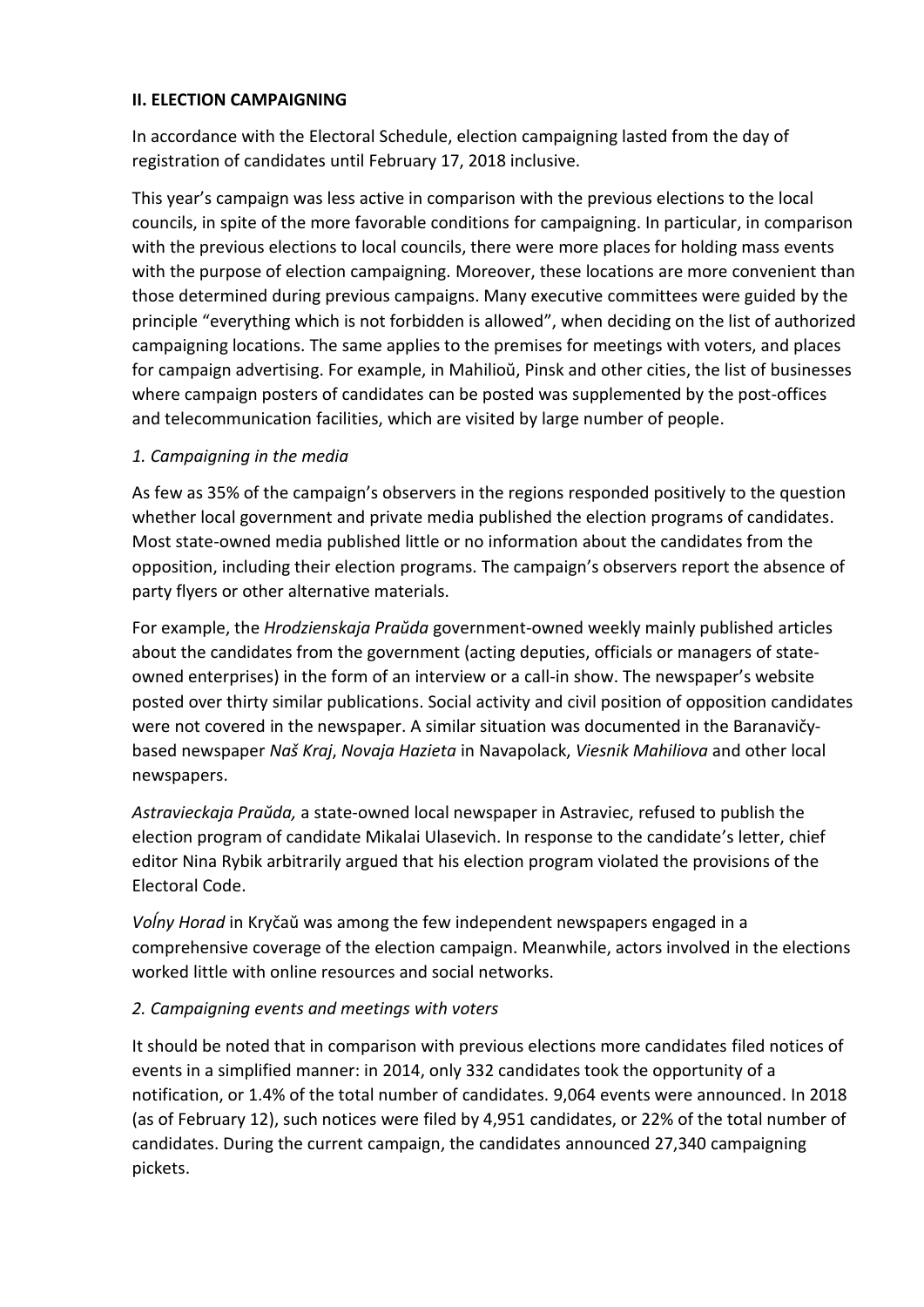



One candidate for deputies of local councils announced the conduct of an average of 1.2 events (in the last elections  $-$  0.4). Traditionally, candidates running in Minsk were more active during the phase of campaigning: one candidate announced an average of about 70 events.

When answering the question whether all the candidates enjoyed equal conditions in arranging meetings with voters, 30% of the campaign's observers said that the candidates were deprived of equal opportunities. Election commissions in the regions mainly failed to inform the public about the time and place of the meetings with voters.

The pro-government candidates mainly campaigned at meetings with voters in the assembly halls of state-owned enterprises. Voter participation in these meetings was secured by the administrations of these businesses. In addition, the campaign's observers in Hrodna, Baranavičy and other cities reported that administrative resources were extensively used in schools. Class teachers invited parents (with their passports) to meetings with the candidates.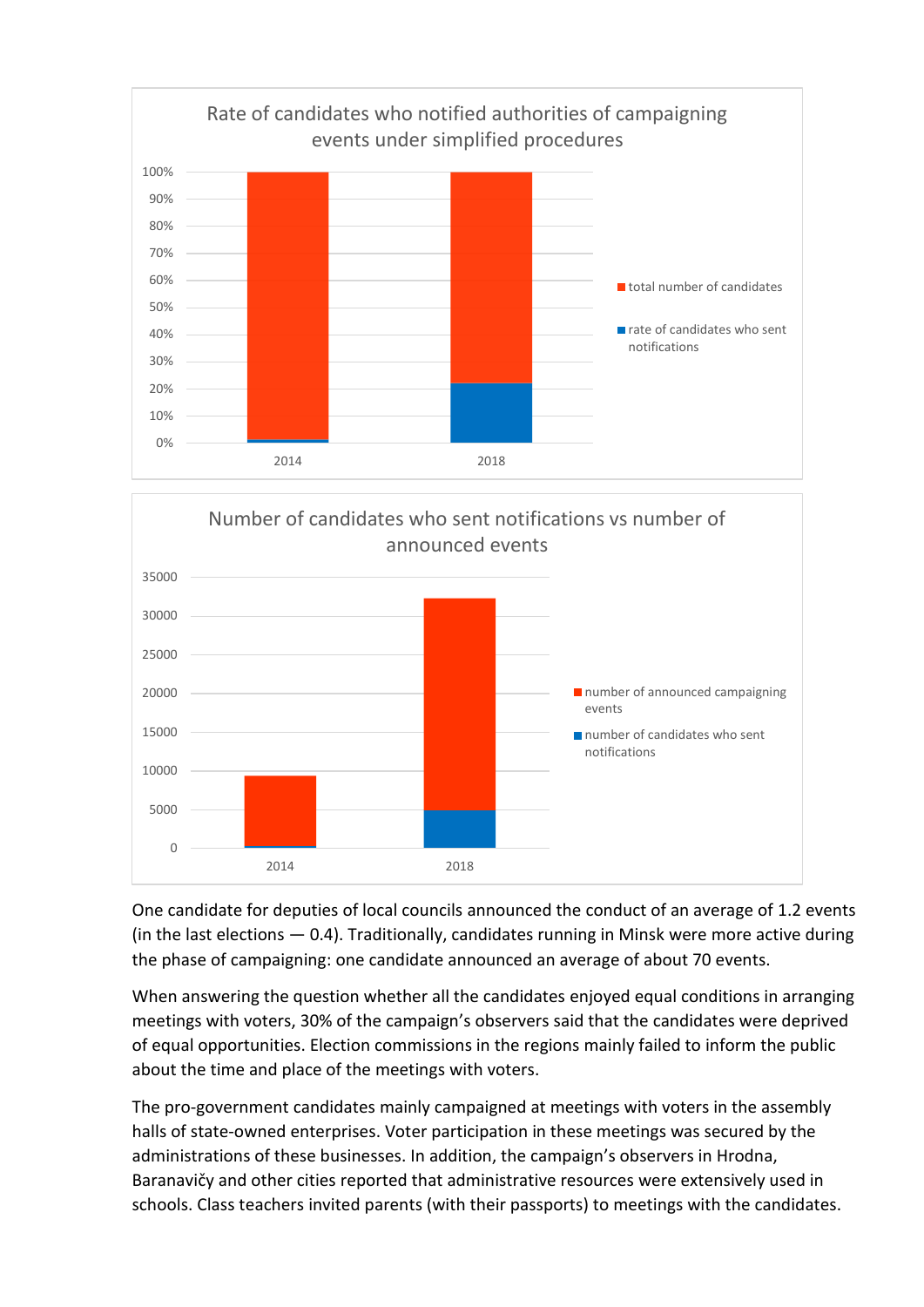Parents then voted early. Meetings in schools were also arranged by pro-democratic candidates, for example UCP. However, the attendance was insignificant<sup>2</sup>. Cases of forcing employees to participate in the campaigning events were reported by the observers in Minsk, Brest, Orša, Hlybokaje and other cities.

Acting deputies of the Minsk City Council took an active part in official events, using administrative resources in favor of their campaigns. The district election commissions justified this practice by referring to the deputies' direct duties.

In 92% of the electoral districts covered by the observation within the campaign "Human Rights Defenders for Free Elections", the candidates were not denied the right to hold meetings with voters. There were isolated cases of government-related obstacles. For example, a meeting with Aliaksandr Bulauka, a candidate running for the Orša District Council, was disrupted by the authorities.

There were no serious obstacles to the conduct of election pickets. However, there were elements of pressure at the pickets of opposition figures. For example, security officials were present during the pickets of the opposition candidates in Viciebsk; the law enforcement officers videotaped the events. This led to the fact that the citizens did not dare come and participate in the discussion of the candidates' platforms. On February 8 in Svietlahorsk, a picket of Yury Liashenka, running for the Homieĺ Regional Council, was also videotaped by law enforcement officers.

## *3. Manufacture and distribution of printed campaigning materials*

In accordance with the decision of the local authorities, advertising boards were installed in the territory of the electoral districts to bear campaigning materials of candidates. According to the observers, they mainly featured leaflets announcing the election date and the candidates' posters. Such printed materials were also left in the voters' mailboxes. Only a few electoral districts were marked by active campaigning for the candidates.

At the same time, there were cases of disseminating printed campaigning materials that failed to indicate the required data (number of certificate of state registration of the printing business, date of issue, circulation, order number, name of the customer). For example, only one of the leaflets of candidate Aksana Miankova running in electoral district No. 2 in Mahilioŭ Oksana Menkova met these requirements. The leaflets of candidate Siarhei Kandrashyn in electoral district No. 13 in Baraŭliany were also manufactured in violation of the established rules.

Observers of the campaign "Human Rights Defenders for Free Elections" reported facts of editing or groundless changes in the content of campaign materials of candidates from the opposition. Several opposition candidates in Slonim argue that separate facts from their biographies were deleted from their campaigning leaflets<sup>3</sup>.

The Viciebsk-based newspaper *Vićbičy* published false information (the information was provided by local election commissions) about an earlier criminal conviction of Vadzim Kuzmin, candidate of the Party of the Left "Just World" running in electoral district No. 7. Kuzmin

1

<sup>&</sup>lt;sup>2</sup> <http://elections2018.spring96.org/be/news/89166>

<sup>&</sup>lt;sup>3</sup> <http://elections2018.spring96.org/be/news/89166>